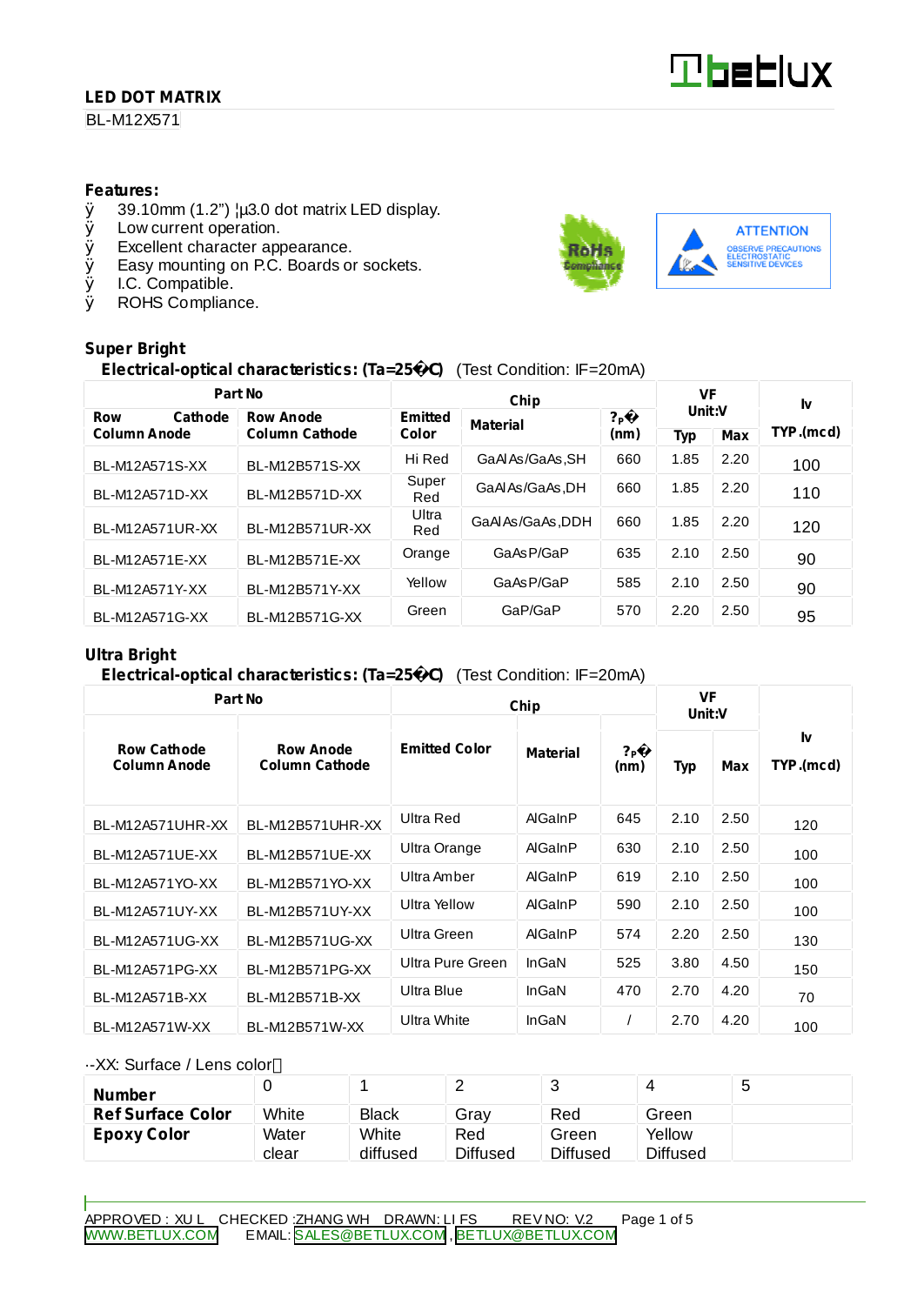## **LED DOT MATRIX**

BL-M12X571

# **Absolute maximum ratings (Ta=25°C)**

| <b>Parameter</b>                                                                                                                                | S              | D   | UR  | E   | v   | G   | Unit |
|-------------------------------------------------------------------------------------------------------------------------------------------------|----------------|-----|-----|-----|-----|-----|------|
| <b>Forward Current</b><br>– l⊧                                                                                                                  | 25             | 25  | 25  | 25  | 25  | 30  | mA   |
| Power Dissipation $P_d$                                                                                                                         | 60             | 60  | 60  | 60  | 60  | 65  | mW   |
| Reverse Voltage $V_R$                                                                                                                           | 5              | 5   | 5   | 5   | 5   | 5   |      |
| Peak Forward Current I <sub>PF</sub><br>(Duty 1/10 @1KHZ)                                                                                       | 150            | 150 | 150 | 150 | 150 | 150 | mA   |
| Operation Temperature T <sub>OPR</sub>                                                                                                          | $-40$ to $+80$ |     |     |     |     |     |      |
| Storage Temperature $T_{STG}$                                                                                                                   | $-40$ to $+85$ |     |     |     |     |     |      |
| <b>Lead Soldering Temperature</b><br>Max.260 $\pm$ 5°C for 3 sec Max.<br>(1.6mm from the base of the epoxy bulb)<br>$\mathsf{T}_{\mathsf{SOL}}$ |                |     |     |     | °C  |     |      |

## **Absolute maximum ratings (Ta=25°C)**

| Parameter                                                        | UHR                                                                         | UE  | YO  | UY  | UG  | PG  | B   | W            | U<br>nit |
|------------------------------------------------------------------|-----------------------------------------------------------------------------|-----|-----|-----|-----|-----|-----|--------------|----------|
| <b>Forward Current</b><br>$\mathsf{I}$                           | 30                                                                          | 30  | 30  | 30  | 30  | 30  | 30  | 30           | mA       |
| Power Dissipation P <sub>d</sub>                                 | 75                                                                          | 65  | 65  | 65  | 75  | 110 | 120 | 120          | mW       |
| Reverse Voltage V <sub>R</sub>                                   | 5                                                                           | 5   | 5   | 5   | 5   | 5   | 5   | 5            |          |
| Peak Forward Current I <sub>PF</sub><br>(Duty 1/10 @1KHZ)        | 150                                                                         | 150 | 150 | 150 | 150 | 150 | 100 | 100          | mA       |
| Operation Temperature T <sub>OPR</sub>                           | $-40$ to $+80$                                                              |     |     |     |     |     | °C  |              |          |
| Storage Temperature $T_{\rm STG}$                                | $-40$ to $+85$                                                              |     |     |     |     |     |     | $^{\circ}$ C |          |
| <b>Lead Soldering Temperature</b><br>$\mathsf{T}_{\mathsf{SOL}}$ | Max.260 $\pm$ 5°C for 3 sec Max.<br>(1.6mm from the base of the epoxy bulb) |     |     |     |     |     |     | °C           |          |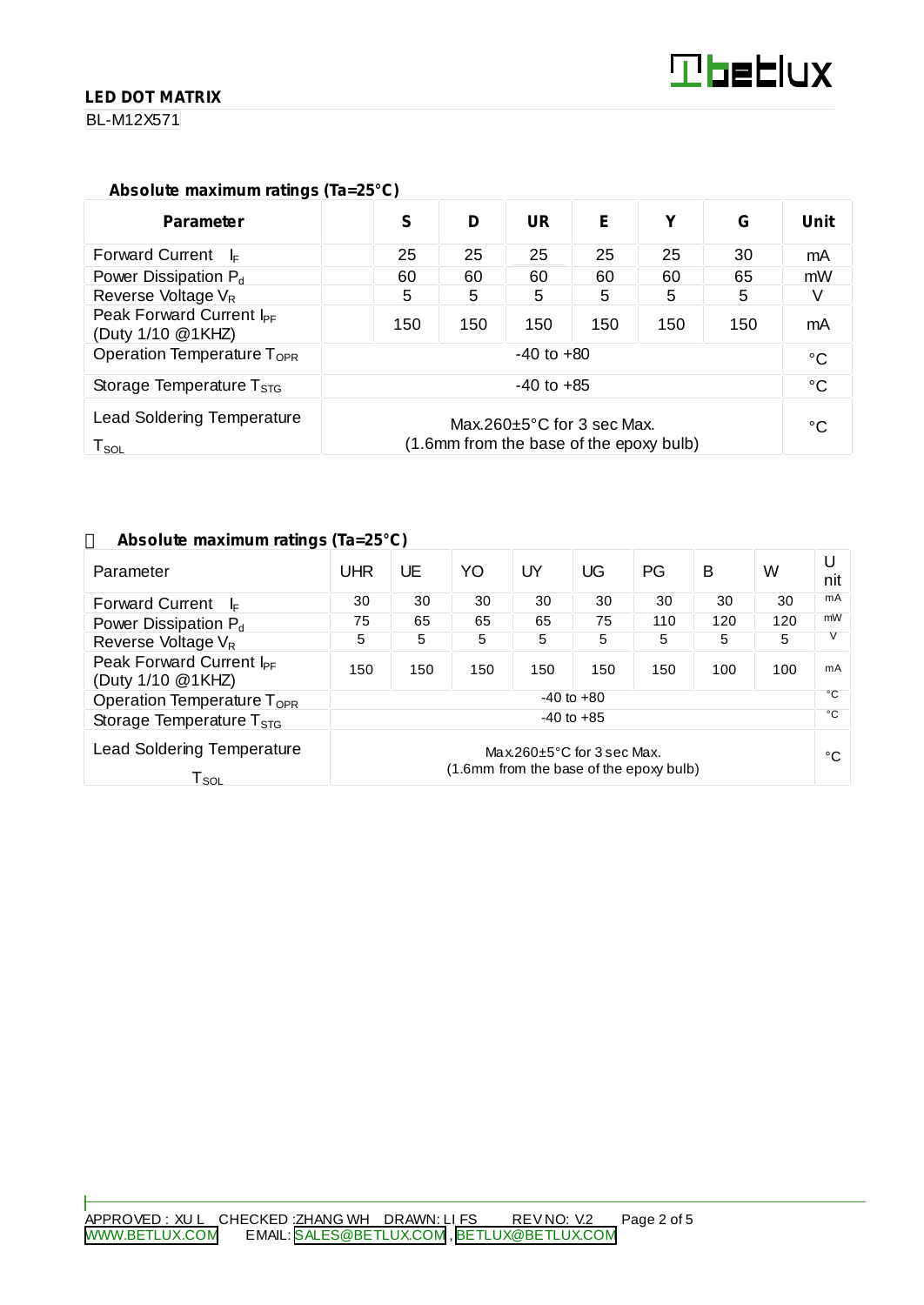BL-M12X571

## **Package configuration & Internal circuit diagram**



Notes:

- 1. All dimensions are in millimeters (inches)
- 2. Tolerance is ±0.25(0.01")unless otherwise noted.
- 3. Specifications are subject to change without notice.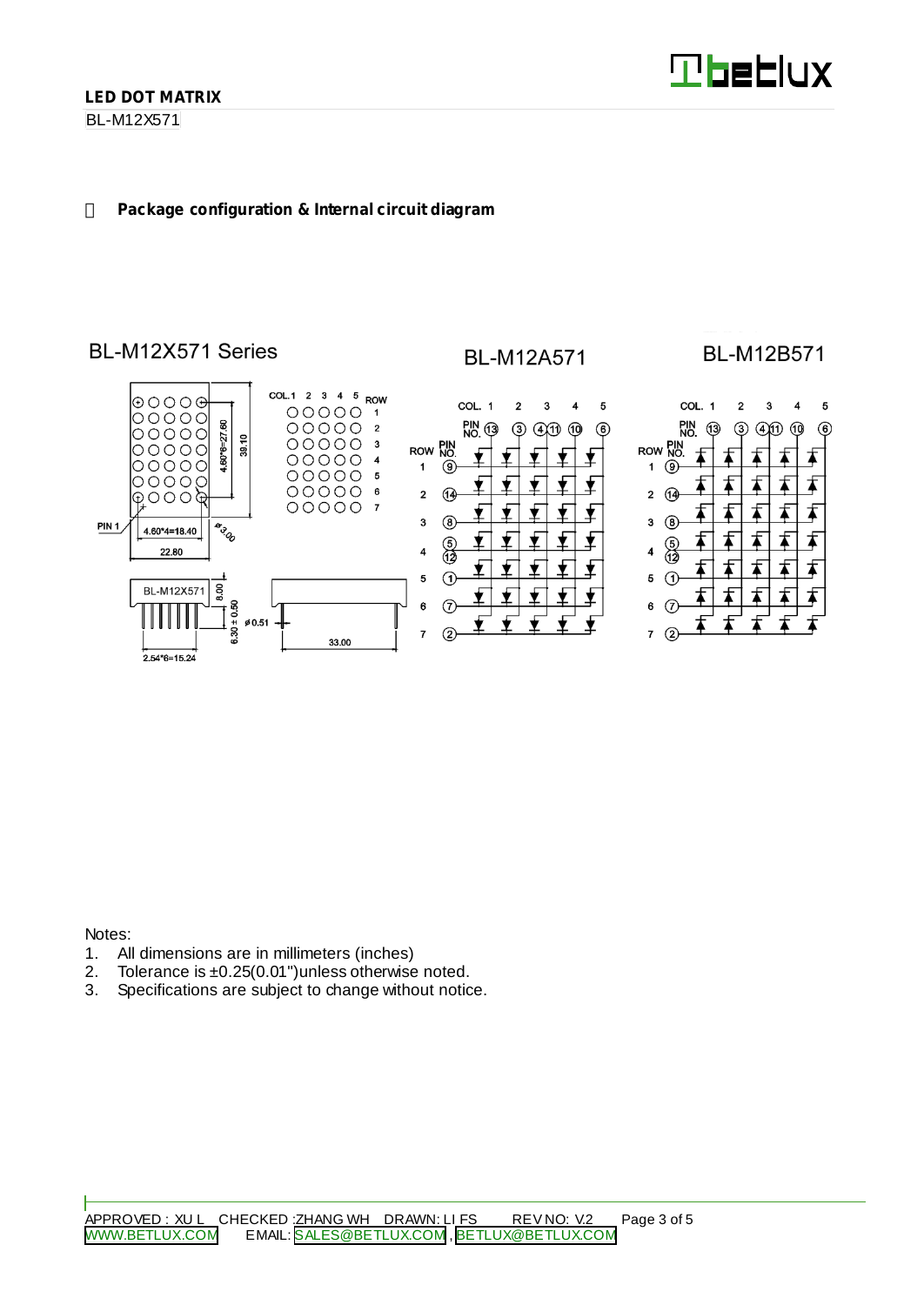# **Tbeblux**

## **LED DOT MATRIX**

BL-M12X571

**Typical electrical-optical characteristics curves:**



- (1) GaAsP/GaAs 655nm/Red
- (2) GaP 570nm/Yellow Green
- (3) GaAsP/GaP 585nm/Yellow
- (4) GaAsp/GaP 635nm/Orange & Hi-Eff Red
- (5) GaP 700nm/Bright Red
- (6) GaAlAs/GaAs 660nm/Super Red (8) - GaAsP/GaP 610nm/Super Red
- (9) GaAlAs 880nm
- (10) GaAs/GaAs & GaAlAs/GaAs 940nm
- (A) GaN/SiC 430nm/Blue
- (B) InGaN/SiC 470nm/Blue
- (C) InGaN/SiC 505nm/Ultra Green (D) - InGaAl/SiC 525nm/Ultra Green

50 40 30  $\mathcal{D}$ 10  $rac{0}{1.2}$ 1.2 1.6 2.0 2.4 2.6 3.0 1 645 23 8 EORWARD CURRINT [mA]

FORWARD VOLTAGE (Vf) FORWARD CURRENT VS. FORWARD VOLTAGE



RELATIVE LUMINOUS INTENSITY VS. FORWARD CURRENT FORWARD CURRENT (mA)



AMBIENT TEMPERATURE Ta( ) FORWARD CURRENTVS. AMBIENT TEMPERATURE



NOTE:25 free air temperature unless otherwise specified